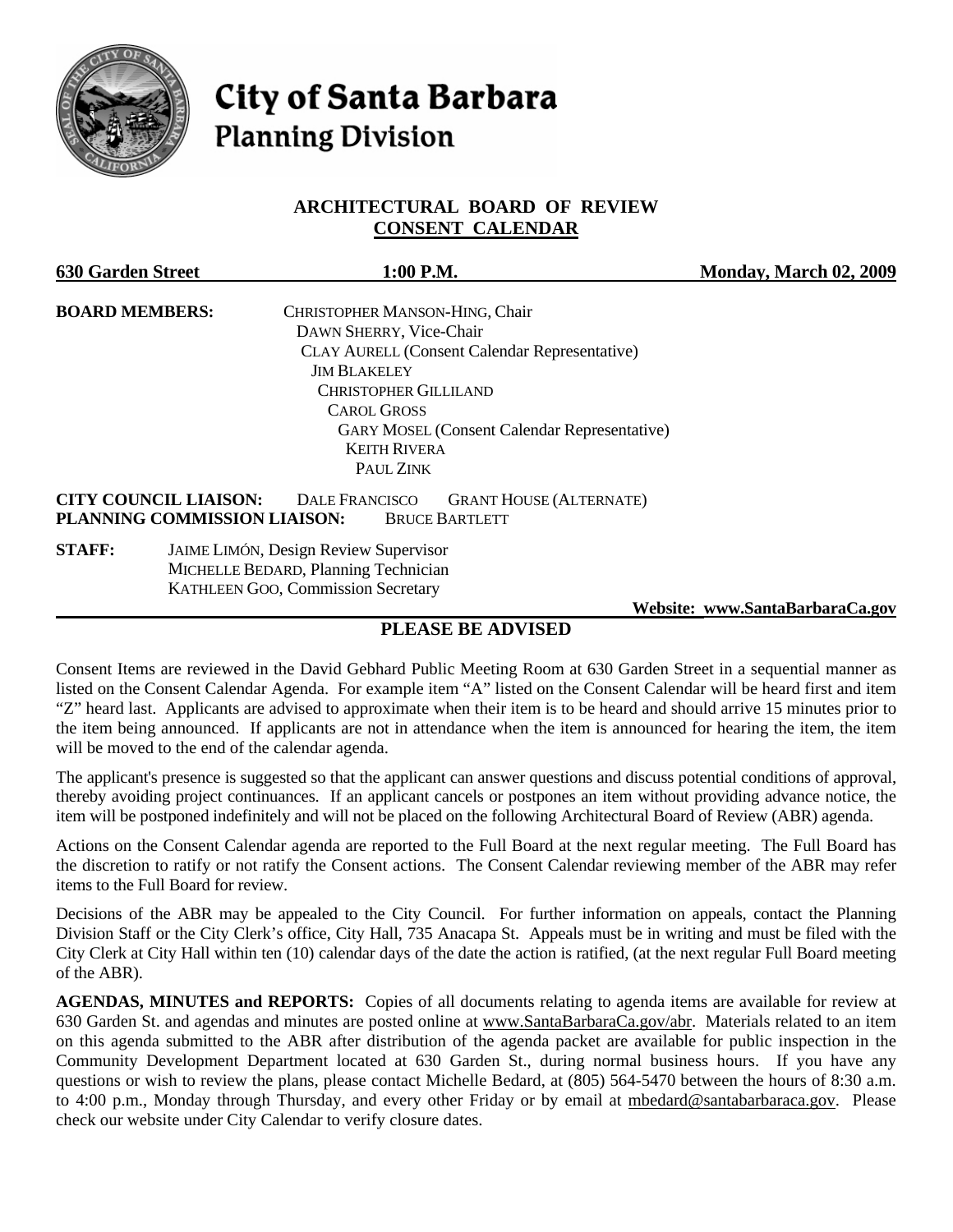**AMERICANS WITH DISABILITIES ACT:** In compliance with the Americans with Disabilities Act, if you need special assistance to gain access to, comment at, or participate in this meeting, please contact the Planning Division at 805-564-5470. If possible, notification at least 48 hours prior to the meeting will enable the City to make reasonable arrangements in most cases.

**POSTING:** That on Thursday, February 26, 2009 at 4:00 p.m., this Agenda was duly posted on the indoor and outdoor bulletin boards at the Community Development Department, 630 Garden Street, and online at [www.SantaBarbaraCa.gov/abr.](http://www.santabarbaraca.gov/abr)

**PUBLIC COMMENT:** Any member of the public may address the Architectural Board of Review Consent Representative for up to two minutes on any subject within their jurisdiction that is not scheduled for a public discussion before the Board on that day.

#### **REVIEW AFTER FINAL**

#### A. 1727 PROSPECT AVE **RACE ISLAMS**

| Assessor's Parcel Number:  | 027-142-004    |
|----------------------------|----------------|
| <b>Application Number:</b> | MST2008-00333  |
| Owner:                     | Phillip Larson |
| Architect:                 | Amy Taylor     |

(Proposal to demolish and reconstruct the existing unit B, a two-bedroom 898 square foot, one-story residential unit, located at the rear of the property. The proposal includes slightly relocating the new unit to conform to the required setbacks. The site is currently developed with a three-bedroom 1,408 square foot, two-story, single-family residence (Unit A), the existing two-bedroom 898 square foot unit (Unit B) and a 307 square foot legal non-conforming garage on a 11,109 square foot lot in the R-2 Zone. No changes are proposed to the existing garage or the existing 1,408 square foot residence. A total of 16 cubic yards of grading is proposed.)

**(Review After Final for a proposed metal roof and to increase the building height by approximately one foot for topography and finish grades.)** 

#### **REVIEW AFTER FINAL**

#### **B. 1200 VISCAINO RD E-1 Zone**

| Assessor's Parcel Number:  | 019-210-018                |
|----------------------------|----------------------------|
| <b>Application Number:</b> | MST2006-00686              |
| Owner:                     | <b>SGC Revocable Trust</b> |
| Applicant:                 | David Ferrin               |

(Proposal for a 329 square foot first-floor addition and a 41 square foot loft addition to an existing 1,980 square foot multi-story single-family residence with a detached 292 square foot accessory building on a 14,750 square foot lot located in the Hillside Design District. Project proposes a modification to provide less than the required 1,250 square foot open yard.)

#### **(Review After Final for use of frameless glass at window and door vertical mullions.)**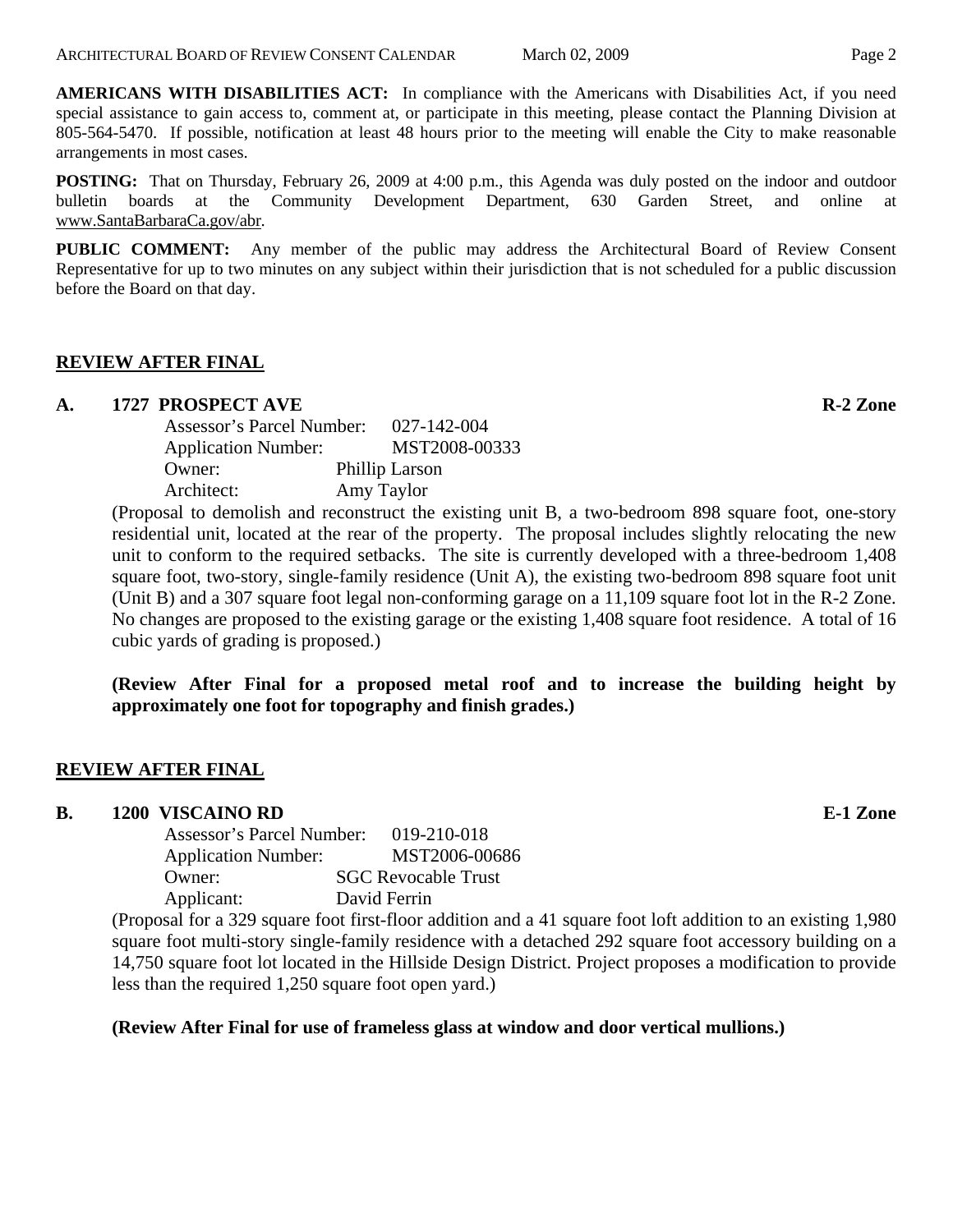#### **REVIEW AFTER FINAL**

#### **C. 415 E DE LA GUERRA ST C-2 Zone**

| Assessor's Parcel Number: 031-022-008 |                                        |
|---------------------------------------|----------------------------------------|
| <b>Application Number:</b>            | MST2004-00243                          |
| Owner:                                | Valentino and Edith Ziliotto, Trustees |
| Designer:                             | Gina Giannetto                         |

(Proposal to construct a 1,657 square foot residential unit and a 258 square foot garage on a mixed-use site. There is an existing mixed-use building consisting of 4,350 square feet of commercial space, two existing residential units totaling 2,755 square feet, and a 400 square foot garage on the site, which are proposed to remain. There are currently 15 uncovered parking spaces on the lot. Modifications are required for parking and setback encroachments along two property lines.)

**(Review After Final for a proposed new 7 foot tall, 25 linear foot, metal security fence and gate at the east elevation.)** 

#### **REVIEW AFTER FINAL**

#### **D.** 201 W MONTECITO ST C-2/R-4/SD-3 Zone

| Assessor's Parcel Number:  | 033-032-006                  |
|----------------------------|------------------------------|
| <b>Application Number:</b> | MST2008-00233                |
| Owner:                     | 201 W. Montecito Street, LLC |
| Architect:                 | Design Arc                   |

(This is a revised project. Proposal for interior and exterior alterations to an existing 12,700 square foot one-story commercial building on a 16,485 square foot lot in the C-2/R-4/SD-3 Zones. Exterior alterations include the removal and relocation of existing windows and doors, new window and doors, exterior lighting, reconfigure the existing parking lot, add planter areas, site walls and a trash enclosure. A total of 9 parking spaces are proposed. The project received Staff Hearing Officer approval for alterations within the front and interior setbacks (Resolution No. 014-09).)

**(Review After Final for relocation of door and window on the west elevation to be shifted slightly to the south; trash relocated into the interior of the building; relocated chiller unit and enclosure slightly to the north to remove out of the setback; revised pavers at entry on Montecito St; and removed the driveway and curb cut and garage door on the Los Aguajes elevation per direction of Transportation Department.)**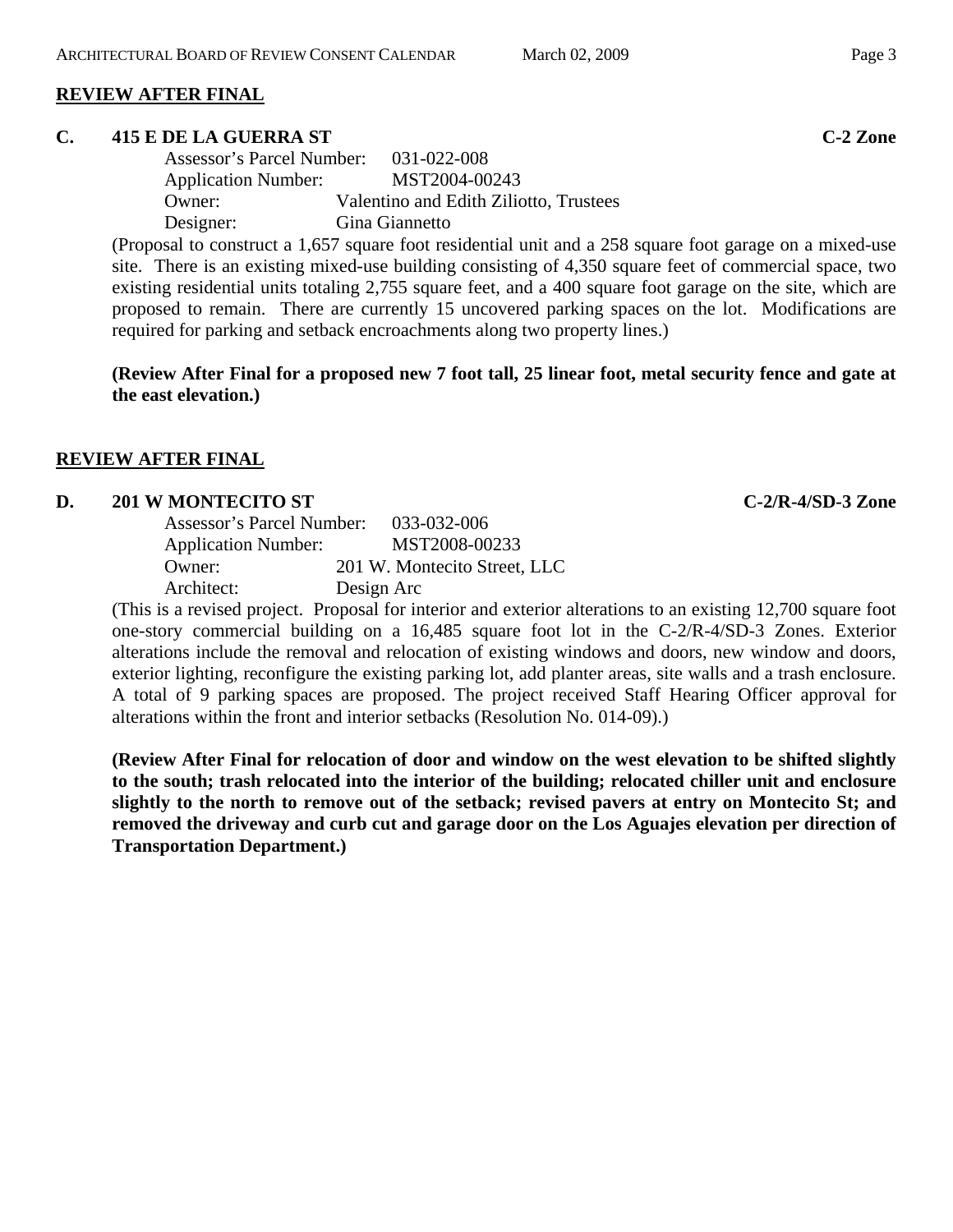### **FINAL REVIEW**

#### **E. 617 GARDEN ST C-M Zone**

| Assessor's Parcel Number: 031-152-030 |                                                  |
|---------------------------------------|--------------------------------------------------|
| <b>Application Number:</b>            | MST2002-00257                                    |
| Owner:                                | Santa Barbara Mental Health Association          |
| Applicant:                            | Ann Marie Cameron                                |
| Architect:                            | Hochhauser & Blatter                             |
| Agent:                                | Suzanne Elledge Planning and Permitting Services |
| Applicant:                            | Carl Steinberg                                   |

(The proposed project would consist of a mixed-use development, proposed by the Santa Barbara Mental Health Association, containing 25 low income affordable apartment units for downtown workforce housing, 26 very-low income units for MHA clients, a 4,991 square foot MHA office, a 5,262 square foot Fellowship Club for MHA clients, and a 2,822 square foot office/conference facility intended for governmental agencies or non-profit organizations. A total of 110 parking spaces would be provided in a two level parking garage, including maintenance of 35 spaces for City employees and 6 spaces for the Alano Club. The existing 1,160 square foot office building, four apartment units, 5,212 square foot athletic club and City employee parking lot would be demolished. The discretionary applications required for this project are a Development Plan Approval, Final Community Priority Designation, Lot Line Adjustment, Lot Area Modification and Parking Modification. The project received Planning Commission Approval on 1/27/05 (Resolution No. 006-05).)

**(Review After Final for a proposed new bus shelter at the corner of Cota and Garden Streets as required per the Planning Commission Conditions of Approval.)** 

#### **NEW ITEM**

#### F. 1964 LAS CANOAS RD **A-1 Zone A-1 Zone**

| Assessor's Parcel Number:  | 021-010-028               |
|----------------------------|---------------------------|
| <b>Application Number:</b> | MST2009-00073             |
| Owner:                     | St. Vincent's Seminary    |
| Owner:                     | Depaul Center Corporation |
| Architect:                 | Tom Moore                 |
| Agent:                     | Adriana Douglas           |

(Proposal to construct a new 186 square foot enclosure at St. Mary's Seminary. The enclosure will house the existing pump system, which was originally screened by a CMU wall and damaged in the Tea Fire. The proposal includes new pumps, controls, and an emergency electrical generator. The project requires Staff Hearing Officer review for an encroachment into the required 70 foot front setback.)

**(Comments only; project requires Environmental Assessment and Staff Hearing Officer review for a zoning modification to encroach into the front setback.)**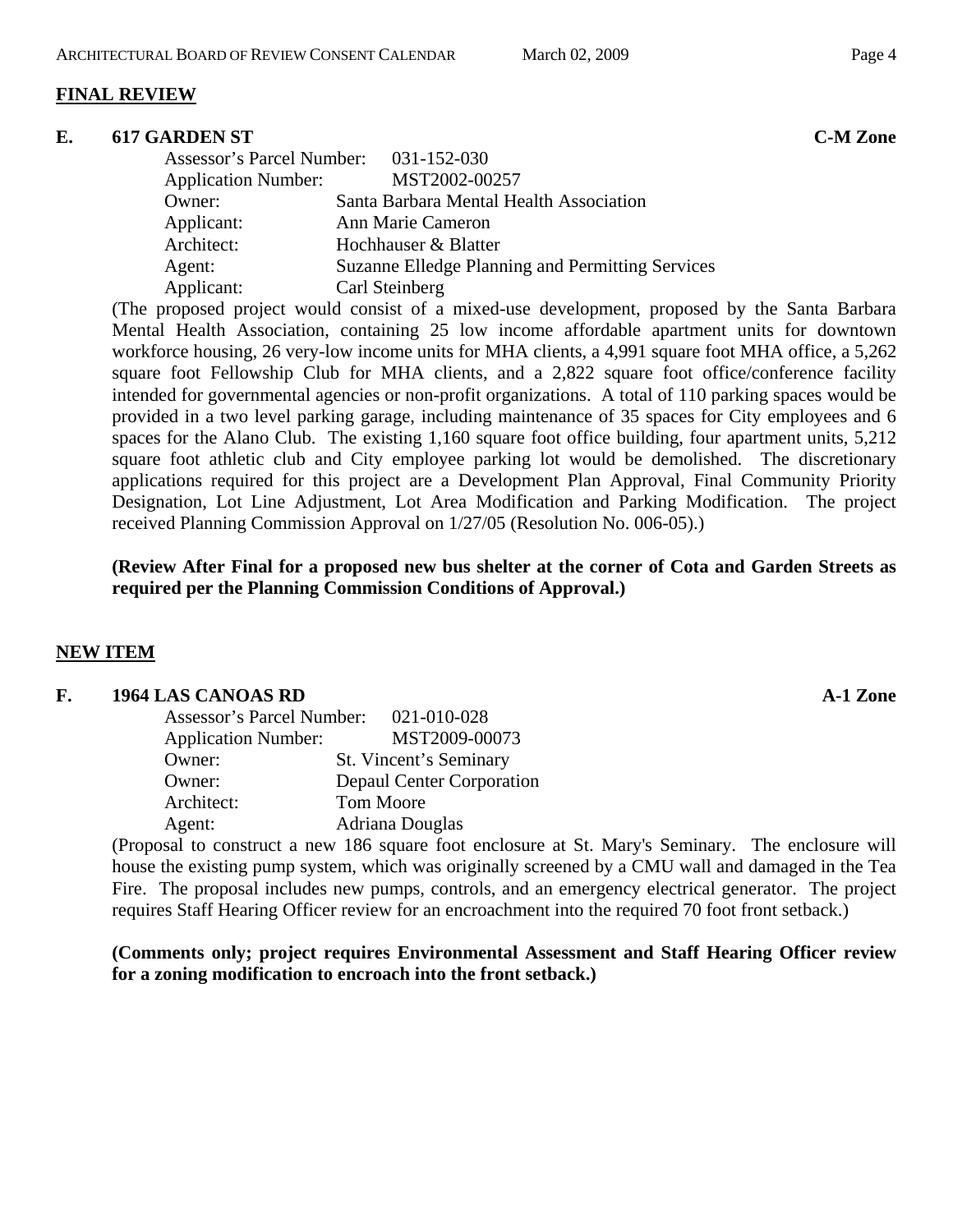# **CONTINUED ITEM**

# **G. 501 NINOS DR P-R/SD-3 Zone**

Assessor's Parcel Number: 017-362-005 Application Number: MST2009-00048 Owner: City of Santa Barbara Applicant: City of Santa Barbara, Public Works

(Proposal to install four chain link fencing along UPRR rail corridor at various locations. The proposed fence material is black polyester-coated and ranges in height from 4'-0" (at Mason/Gray Streets area) to 6'-0" (at Ninos Drive area).)

# **(Action may be taken if sufficient information is provided.)**

# **NEW ITEM**

# **H. 2837 DE LA VINA STREET C-2/SD-2 Zone**

Assessor's Parcel Number: 051-212-001 Application Number: MST2009-00106 Owner: Ribost Land Company Business Name: Exxon Applicant: Joe Partida

(Proposal for an EVR Phase II upgrade to include the installation of a Veeder Root Vapor Polisher Canister to be located on a new 12-foot pole adjacent to the existing vent risers. The upgrade is required by the Santa Barbara County Air Pollution Control District (APCD).)

# **(Action may be taken if sufficient information is provided.)**

# **NEW ITEM**

# **I. 150 S LA CUMBRE RD C-2/SD-2 Zone**

| Assessor's Parcel Number:  | 051-032-002            |
|----------------------------|------------------------|
| <b>Application Number:</b> | MST2009-00094          |
| Applicant:                 | George Zoomalin        |
| Owner:                     | Dansk Investment Group |
| <b>Business Name:</b>      | <b>Conserve Fuel</b>   |

(Proposal for an EVR Phase II upgrade to include the installation of a Veeder Root Vapor Polisher Canister to be located on a new 15-foot pole adjacent to the existing vent risers. The upgrade is required by the Santa Barbara County Air Pollution Control District (APCD). The proposal also includes replacing four dispensers with four new Gilbarco Encore 500S and associated hardware.)

# **(Action may be taken if sufficient information is provided.)**